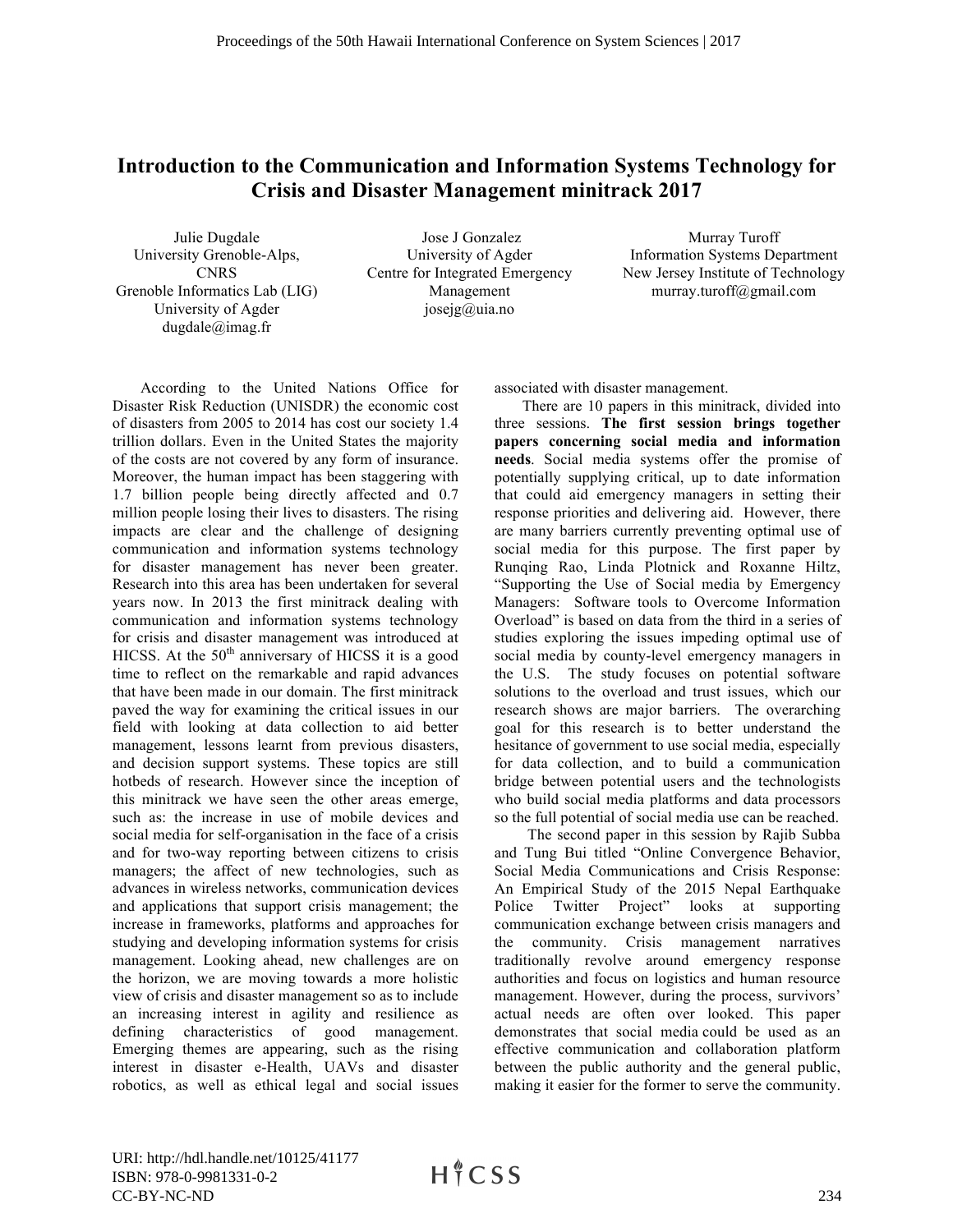Moreover the preliminary findings of the paper indicate that institutional elements do mediate social media activities of the authorities.

In the third paper of this session No-San Lee, Stefan Hirschmeier, Sven Müller, Lars Jürgen Luz look at "Enablers in Crisis Information Management: A Literature Review". Due to situations of emergency at major events (e.g. terrorist attack or natural hazard during a festival) relief units have to make decisions dynamically on the basis of a large amount of different information. In this context social media can provide decision-critical information and should be part of a modern communication concept. Smartphones as common mobile devices with multi-sensory features are enhancing the traditional ways of communication and are gaining more and more importance to relief organizations in crisis situations and catastrophes. Both information and communication technologies (ICT) have the ability to enable actors to react more effectively and more efficiently when managing crises. On the one hand the identification of ICT-enabled potentials for relief organizations are of great interest. On the other hand the identification and evaluation of ICT-enabled impact factors on the phases and processes of crisis management must be considered. One of the main challenges in this research is to identify enablers in order to integrate both views into a crisis information and communication framework with scope on improving and developing ICT services and ICT-supported communication concepts for relief organizations.

The last and final paper in the social media and information needs by Robert Power and Justin Kibell describes "The Social Media Intelligence Analyst for Emergency Management". The community is now highly connected, digitally literate and equipped with mobile devices. People expect real-time information to be readily available on demand, such as online banking, Google/Apple maps, weather forecasts, public transport planners and so on. This community expectation is expanding into the way governments and citizens interact: people expect to be able to engage with government services using social channels. This is also the case during emergency events. While emergency management organisations utilise data from various sources to help with prediction, management and forensic analysis of disasters and crisis, with the aim of improving situation awareness and crisis management, crowd sourced content from the community has to date largely been viewed with caution. This is mainly due to issues of reliably finding relevant information, establishing its veracity and trustworthiness and the lack of time available during critical emergency events. The paper by Robert Power and Justin Kibell addresses these issues by describing

how the new operational role of the Social Media Intelligence Analyst utilises social media to support decision making for emergency management in a State Control Centre in Australia.

**The second session of paper concerns methodologies and technologies**. The first paper by Aladdin Shamoug and Radmila Juric is titled "Software Tool for Semantic Resources Allocation in Humanitarian Crises". This tool enables continuous support in resource allocation from day 1 of humanitarian crises and supports decision making by collecting and interpreting semantics of an environment where humanitarian response is required. The emphasis is on understanding the meaning of available and constantly changing information in humanitarian crisis. The tool also allows the input of various types of information from heterogeneous existing and persistent repositories and gives provision for accepting data from media and social media. One of the most important aspect of the tool is that its computational model, which assists in decision making, is based on SWRL enabled OWL ontologies, which allow the interpretation of collected information and reasoning upon it for semantic resource allocation.

The second paper in this session is by Frederick Benaben, Aurelie Montarnal, Sebastien Truptil, Matthieu Lauras, Audrey Fertier, Nicolas Salatge, Sebastien Rebiere and concerns "A conceptual framework and a suite of tools to support crisis management". This work deals with information systems to deal with agile management of local, regional or national crises. The presented model-driven suite of software tools is dedicated to (i) collect data to constantly model the crisis situation (including the responders and their capabilities, the context and its specificities, the crisis itself and the associated objectives), (ii) deduce and orchestrate the appropriate optimized collaborative behaviour schema (based on doctrines and plans elements) and (iii) maintain and adapt this collaborative behaviour by detecting any disruption or unexpected event (and re-deducing the appropriate behaviour schema). The underlying knowledge management is based on a crisis management metamodel and on the associated management rules (to deal with the available data to deduce, interpret, detect according to this metamodel). In addition, The IOSUITE tools are available online.

In their paper "Comparing Agent Architectures in Social Simulation: BDI Agents versus Finite-State Machines", the authors Carole Adam, Patrick Taillandier, and Julie Dugdale address an important challenge in Agent-Based Social Simulation when dealing with crisis situations, which is finding the right level of complexity for the agent architecture. Complex